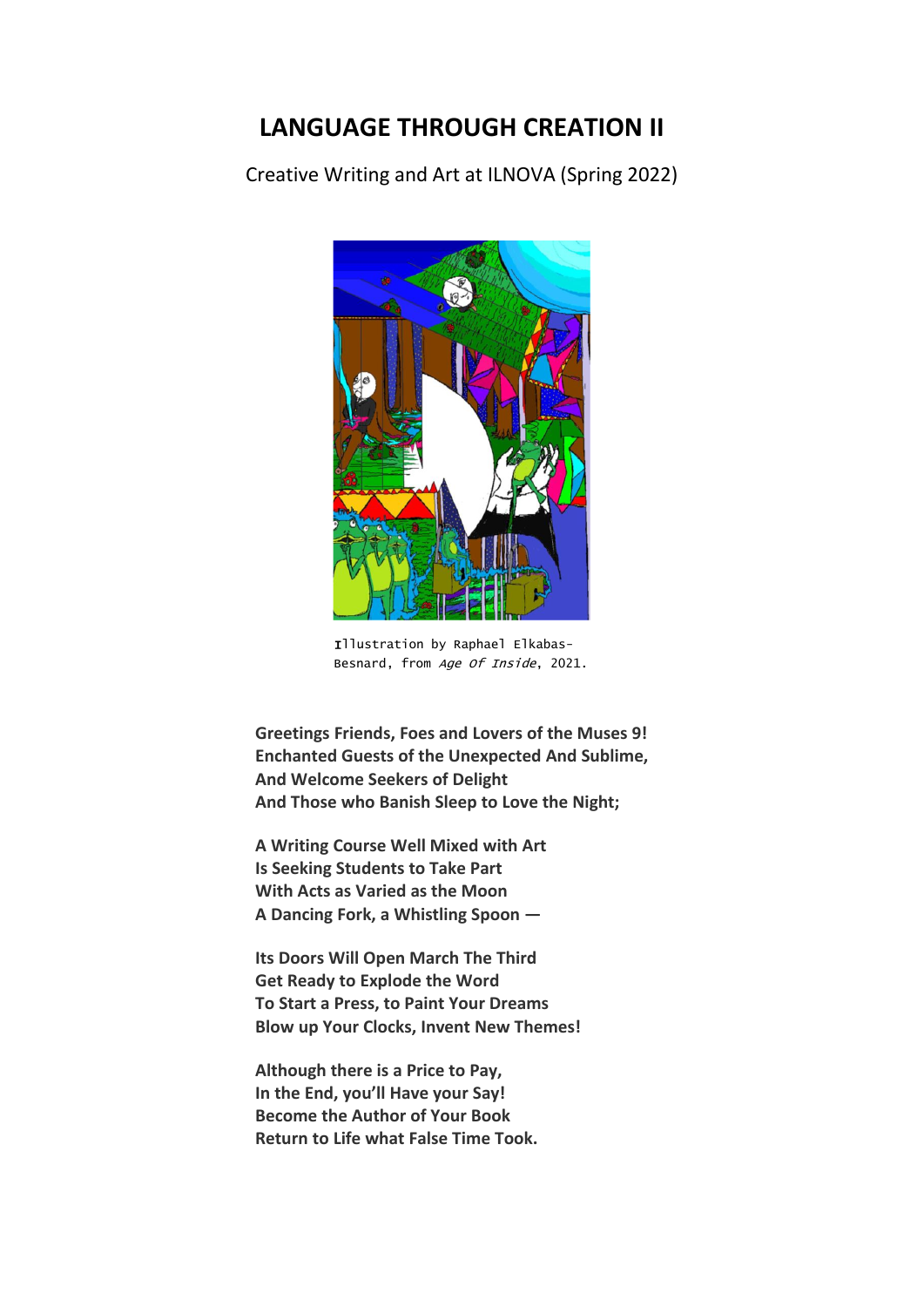

Front and Back Cover, *Age of Inside* Literary Journal, 2021

## **COURSE GOALS**

**During this online seminar, participants will be supported in the creation of original writing and art, assisted with individual and collaborative publishing and editorial opportunities, and encouraged to explore inter-arts initiatives, culminating in publication and exhibition.**

**Area of explorations include poetry, short stories, novels, fragments, plays, filmscripts, librettos, letters, painting and drawing, illustration, animation, art books, video art, song-writing, literary translation, and artistic installation.**

**Students will participate at their own pace as contributors and editors of an English language literary journal, as well as work towards creating and publishing their own independent books of creative fiction and art.**

**This hands-on, process-oriented seminar will put special emphasis on research and creation, collaborative writing, editing, publishing prospects, printing processes, in addition to providing an opportunity for students to learn about copyright law, selfpublishing and how to operate a literary press.**